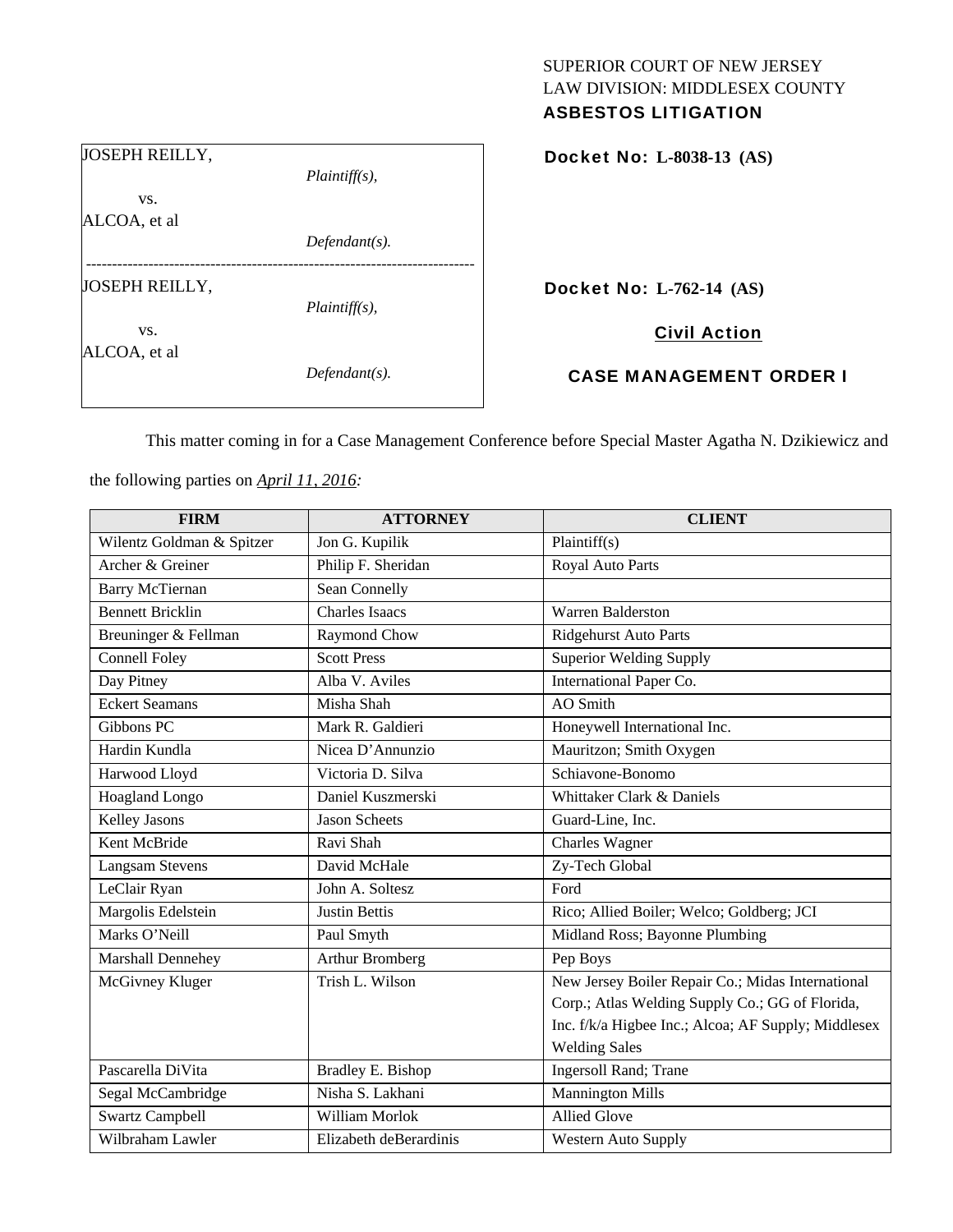IT IS on this **11th** day of **April, 2016**, *effective from the conference date;*

ORDERED as follows:

Counsel receiving this Order through computerized electronic medium (E-Mail) shall be deemed by the court to have received a copy of the filed original court document. Any document served pursuant to this Order shall be deemed to be served by mail pursuant to *R*.1:5-2.

Defense counsel shall notify plaintiff's counsel within thirty (30) days of the date of this Order if their client was incorrectly named in the Complaint. Counsel may be barred from raising this defense at a later time for failure to comply.

# **These matters are hereby consolidated for discovery, case management and trial.**

# **DISCOVERY**

| April 22, 2016     | Plaintiff shall serve amended answers to interrogatories by this date.                                                                                                                                      |
|--------------------|-------------------------------------------------------------------------------------------------------------------------------------------------------------------------------------------------------------|
| May 6, 2016        | Defendants shall serve answers to standard interrogatories by this date.                                                                                                                                    |
| May 13, 2016       | Defendants shall propound supplemental interrogatories and document requests by this date.                                                                                                                  |
| June 10, 2016      | Plaintiff shall serve answers to supplemental interrogatories and document requests by this<br>date.                                                                                                        |
| June 30, 2016      | Plaintiff depositions shall be concluded by this date. Plaintiff's counsel shall contact the<br>Special Master within one week of this deadline if plaintiff depositions are not completed by<br>this date. |
| August 31, 2016    | Fact discovery, including depositions, shall be completed by this date. Plaintiff's counsel shall<br>contact the Special Master within one week of this deadline if all fact discovery is not<br>completed. |
| September 30, 2016 | Depositions of corporate representatives shall be completed by this date.                                                                                                                                   |

## **EARLY SETTLEMENT**

November 30, 2016 Settlement demands shall be served on all counsel and the Special Master by this date.

# **SUMMARY JUDGMENT MOTION PRACTICE**

October 7, 2016 Plaintiff's counsel shall advise, in writing, of intent not to oppose motions by this date.

\_\_\_\_\_\_\_\_\_\_\_\_\_\_\_\_\_\_\_\_\_\_\_\_\_\_\_\_\_\_\_\_\_\_\_\_\_\_\_\_\_\_\_\_\_\_\_\_\_\_\_\_\_\_\_\_\_\_\_\_\_\_\_\_\_\_\_\_\_\_\_\_\_\_\_\_\_\_\_\_\_\_\_\_\_\_\_\_\_\_\_\_\_\_\_\_\_\_\_\_\_\_\_\_\_\_\_\_\_\_

- October 21, 2016 Summary judgment motions shall be filed no later than this date.
- November 18, 2016 Last return date for summary judgment motions.

## **MEDICAL DEFENSE**

- April 22, 2016 Plaintiff shall serve executed medical authorizations by this date.
- April 22, 2016 Plaintiff shall serve medical expert reports by this date.